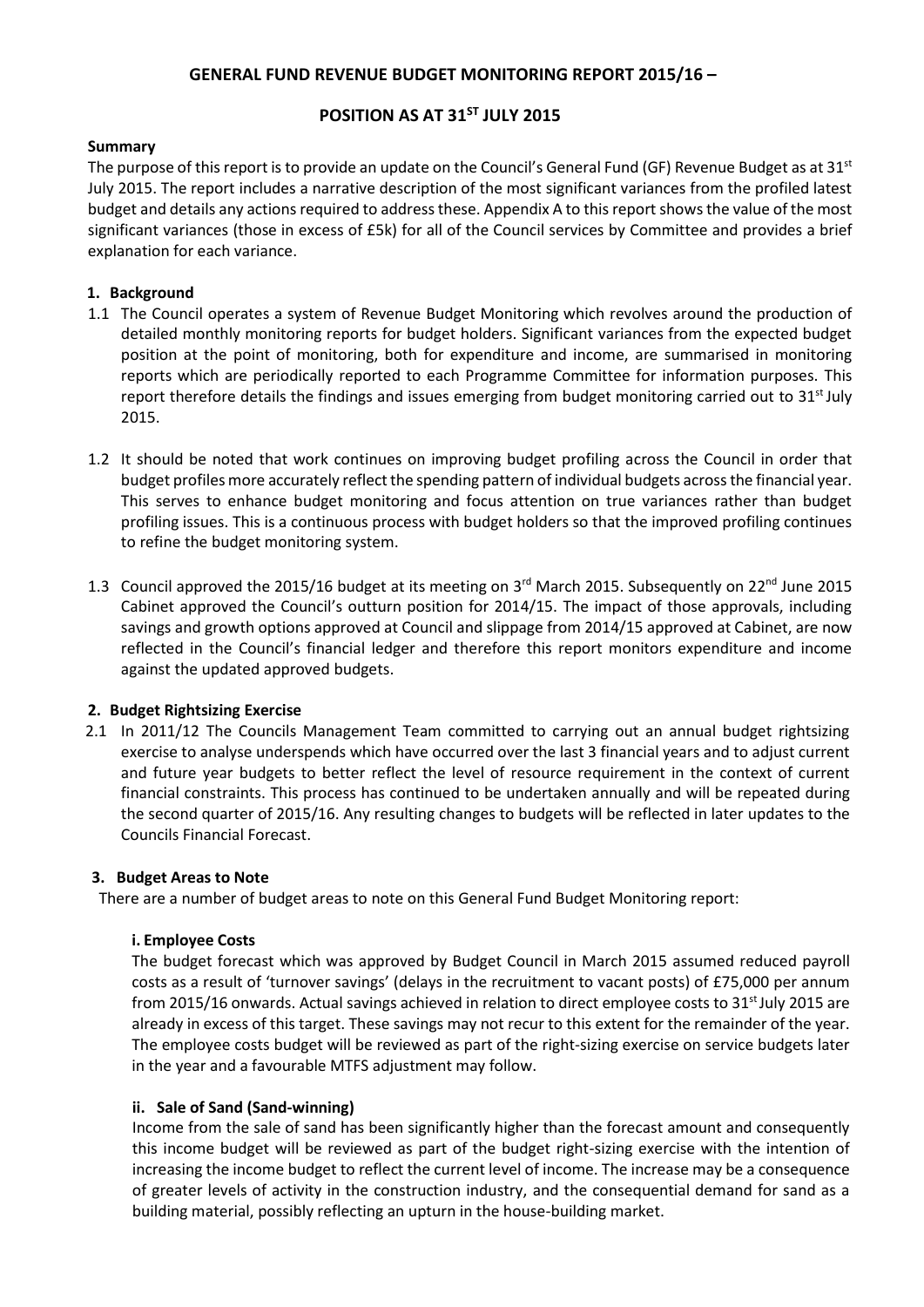#### **iii. Fleet Costs**

Expenditure on fleet costs for the year to date indicates a number of variances against various elements of the budget. Much of the favourable variance in material costs is due to the fleet replacement programme and efficiencies generated from revised working practices as part of the modernisation strategy. At present the fleet budgets are predicted to be on target at the end of the year. However, experience shows that expenditure on items such as fuel (which is subject to price volatility) and vehicle hire (which can increase due to vehicle breakdowns) can be difficult to predict and the current position could change. The fleet budgets will be reviewed as part of the right-sizing exercise on service budgets later in the year.

#### **iv. Crematorium Income**

Income from cremations has been significantly higher than the budgeted level. However this is offset by a reduction in the level of income received as a result of the introduction of the 'CAMEO' scheme from January 2013. The CAMEO scheme results in a payment through a central pool to those authorities (including Fylde) who have undertaken modernisation works at their facilities to reduce emissions in line with government directives. This is funded by payments into the central pool from those authorities which have not carried out the modernisation works. However since its inception receipts into the pool have been less than was forecast resulting in a reduction in the level of receipts to those eligible authorities (including Fylde). As the scheme becomes embedded the collection of payments into the pool may improve and appropriate enforcement action may be introduced, but that is not certain at this stage. Consequently as part of the budget right-sizing exercise the anticipated of income from the CAMEO Scheme both for 2015/16 and for future years will be reviewed as will the future level of income generated by the crematorium.

#### **v. Planning Application Fee Income**

Planning application fee income is dependent on the number and nature of applications received. A number of significant applications have been received towards the end of the last financial year and during the early part of this year which have created the current favourable variance. The budget will be reviewed as part of the right-sizing exercise on service budgets later in the year and may lead to a favourable MTFS adjustment.

#### **vi. Council Tax and Housing Benefits**

There are currently a number of significant variances on the various control accounts in respect of Council Tax and Housing Benefits, particularly Rent Allowance expenditure. However, as the majority of these are directly reimbursed from central government grant a large variance at year end is not currently anticipated and the variances have therefore been excluded from the variance analysis report. The position will be kept under review throughout the remainder of the year and a MTFS adjustment may follow.

#### **5. Conclusions**

External pressures outside the Council's control are impacting on all local authorities. Instructions remain in place that officers should not commit to any unnecessary expenditure and should seek to maximise efficiencies. This approach has a downward impact on costs incurred by the Council and may result in an under-spend against budget this year.

Regular budget monitoring reports are an integral part of the Council's financial monitoring framework. These will be available on the Councils website.

Finance staff work continuously with budget holders across the Council, and are heavily reliant upon budgetholders to be able to understand and quantify the potential impact of in-year hotspot variances within their areas of responsibility.

We are still at the early part of 2015/16 and it is therefore not possible to draw any firm conclusions on the inyear financial position. The financial risks facing the Council, as set out in the MTFS to Council in March 2015 still remain. Instructions issued by Management Team that budget holders are to remain prudent in order to build up additional balances are still in place.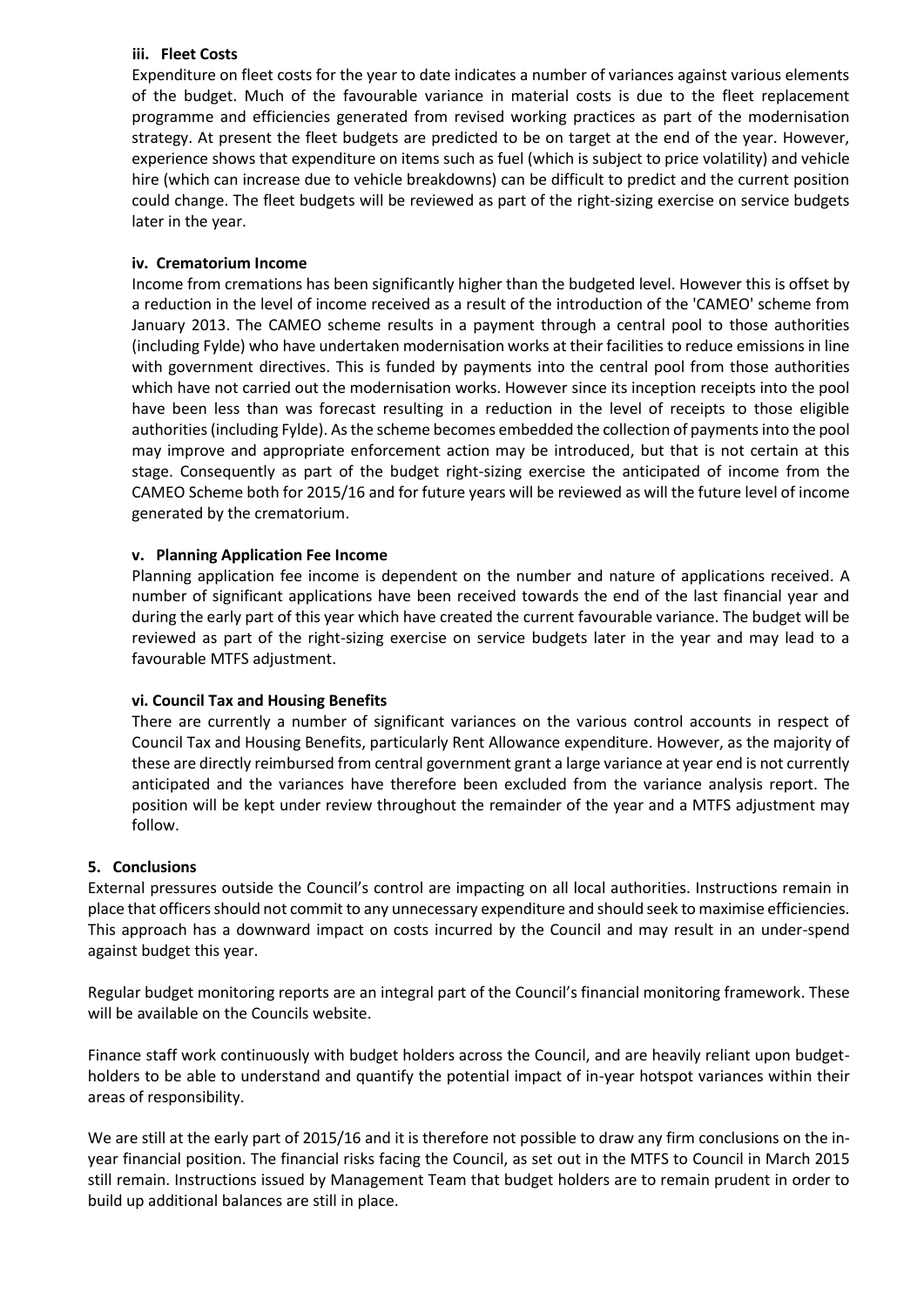## **REVENUE MONITORING 2015/16 - Period 4 to July 31st 2015 (Variances in excess of £5k) Appendix A**

| Service Area                                                    | Detailed Description                                                                   | <b>Full Year</b><br><b>Budget</b> | <b>Budget as</b><br>at Period<br>$\overline{4}$ | Actual &<br>Commitments<br>as at Period 4 | Variance<br>as at<br>Period 4 | FAV /<br>ADV | Variance | <b>Budget Holder</b> | <b>Budget Holder Comments</b>                                                                                                                                                                                                                                                                                                                                                                                                                                                                                                                                                                                                                                                               |  |  |
|-----------------------------------------------------------------|----------------------------------------------------------------------------------------|-----------------------------------|-------------------------------------------------|-------------------------------------------|-------------------------------|--------------|----------|----------------------|---------------------------------------------------------------------------------------------------------------------------------------------------------------------------------------------------------------------------------------------------------------------------------------------------------------------------------------------------------------------------------------------------------------------------------------------------------------------------------------------------------------------------------------------------------------------------------------------------------------------------------------------------------------------------------------------|--|--|
|                                                                 |                                                                                        | £                                 | £                                               | $\mathbf{f}$                              | £                             |              | %        |                      |                                                                                                                                                                                                                                                                                                                                                                                                                                                                                                                                                                                                                                                                                             |  |  |
| FINANCE & DEMOCRACY COMMITTEE / CORPORATE CROSS CUTTING BUDGETS |                                                                                        |                                   |                                                 |                                           |                               |              |          |                      |                                                                                                                                                                                                                                                                                                                                                                                                                                                                                                                                                                                                                                                                                             |  |  |
| All Council services                                            | Employee costs including basic<br>pay, pension, NI, and overtime,<br>plus agency costs | 8,065,028 2,784,921               |                                                 | 2,653,779                                 | $-131,142$                    | <b>FAV</b>   | $-4.7%$  | Corporate            | The budget forecast which was approved by Budget Council in March<br>2015 assumed reduced payroll costs as a result of 'turnover savings'<br>(delays in the recruitment to vacant posts) of £75,000 per annum across<br>all Council services from 2015/16 onwards. Actual savings achieved in<br>relation to direct employee costs to 31st July are already in excess of this<br>target. The employee costs budget for 2015/16 will be reviewed and<br>updated as part of the budget right-sizing exercise.                                                                                                                                                                                 |  |  |
| Utility costs and Business Rates                                | Electricity                                                                            | 119,386                           | 30,495                                          | 9,223                                     | $-21,272$                     | FAV          | $-69.8%$ | Andrew Dickson       | These budgets relate to utility and business rate costs across the Council's<br>property estate. Reductions in the level of most of these budgets,<br>especially the electricity and gas budgets, are anticipated as a<br>consequence of a number of factors including; the beneficial effect of<br>recent Town Hall roof and window replacement works in reducing heat<br>loss from the building; a reduction in the overall number of properties<br>within the Council's property estate; and the fall in energy prices linked<br>particularly to falls in the price of oil to the energy generating sector.<br>These budgets will each be reviewed as part of the right-sizing exercise. |  |  |
|                                                                 | Gas                                                                                    | 78,972                            | 15,547                                          | 9,668                                     | $-5,879$                      | FAV          | $-37.8%$ |                      |                                                                                                                                                                                                                                                                                                                                                                                                                                                                                                                                                                                                                                                                                             |  |  |
|                                                                 | Business Rates                                                                         | 217,589                           | 217,589                                         | 220,669                                   | 3,080                         | ADV          | 1.4%     |                      |                                                                                                                                                                                                                                                                                                                                                                                                                                                                                                                                                                                                                                                                                             |  |  |
|                                                                 | <b>Water Charges - Metered</b>                                                         | 73,081                            | 18,670                                          | 7,174                                     | $-11,496$                     | FAV          | $-61.6%$ |                      |                                                                                                                                                                                                                                                                                                                                                                                                                                                                                                                                                                                                                                                                                             |  |  |
|                                                                 | Sewerage & Environmental<br>Services                                                   | 36,301                            | 36,301                                          | 25,297                                    | $-11,004$                     | FAV          | $-30.3%$ |                      |                                                                                                                                                                                                                                                                                                                                                                                                                                                                                                                                                                                                                                                                                             |  |  |
| TOURISM & LEISURE COMMITTEE                                     |                                                                                        |                                   |                                                 |                                           |                               |              |          |                      |                                                                                                                                                                                                                                                                                                                                                                                                                                                                                                                                                                                                                                                                                             |  |  |
| St. Annes-Leisure (Strategic)                                   | <b>Games Site Fees</b>                                                                 | $-50,000$                         | $-33,000$                                       | $-24,914$                                 | 8,086                         | ADV          | 24.5%    | Darren Bell          | Income is lower than the budgeted amount due to the relatively poor<br>weather during the period (15 un-playable days at games sites during<br>June due to strong winds & rain). The budget will be kept under review for<br>the remainder of the year.                                                                                                                                                                                                                                                                                                                                                                                                                                     |  |  |
| Lytham-Leisure (Strategic)                                      | <b>Games Site Fees</b>                                                                 | $-59,000$                         | $-40,120$                                       | $-18,292$                                 | 21,828                        | ADV          | 54.4%    | Mark Wilde           | Income is lower than the budgeted amount due to a combination of the<br>relatively poor weather during the period and difficulties in acquiring<br>replacement boats at Fairhaven Lake as scheduled. The budget will be<br>kept under review for the remainder of the year.                                                                                                                                                                                                                                                                                                                                                                                                                 |  |  |
| Coast and Countryside                                           | Sale of Sand (sandwinning)                                                             | $-125,000$                        | $-37,155$                                       | $-50,313$                                 | $-13,158$ FAV                 |              |          | -35.4% Gary Sams     | The sale of sand has continued on an improving trend. This budget will be<br>reviewed as part of the right-sizing exercise.                                                                                                                                                                                                                                                                                                                                                                                                                                                                                                                                                                 |  |  |